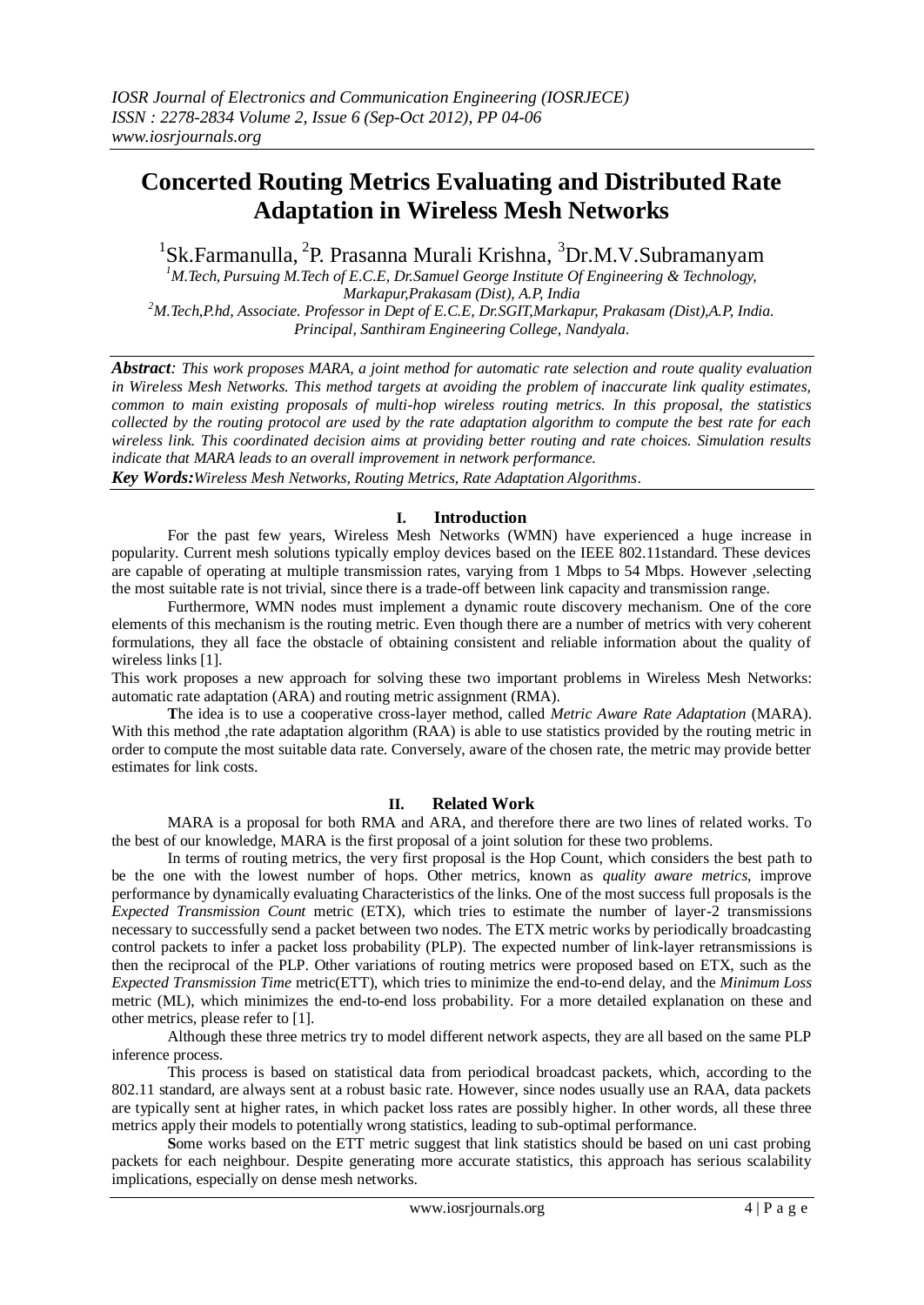One of the simplest proposals of RAA is the Auto Rate Fallback algorithm (ARF). This algorithm maintains counters for sequences of success and failures of frame transmissions. If the failure counter passes a given threshold, the rate is decreased. There is also a threshold for the success counter, for which the rate is increased. The Sample Rate algorithm (SR) maintains a statistic about the mean frame transmission time (FTT) considering the rate, the mean number of retransmissions, and the 802.11 protocols overhead. When the algorithm detects that the mean FTT for the current rate is not the best, it changes the selection for the best one. The SNR algorithm, often considered to be optimal, chooses the highest rate possible such that the SNR on the receiver is sufficient to decode the frame.

#### **III. The Mara Proposal**

MARA defines the cost of a link  $a \to b$  as the minimum of:  $MARA_{ab} = (ETX^i_{ab} \cdot ps)/\lambda_i + Backoff (ETX^i_{ab}) + Timeout$  $(ETX^i_{ab})$ 

where  $\lambda i$  is the *i-th* available rate,  $ETX^i{}_{ab}$  is the ETX of link  $a \to b$  at rate  $\lambda_i$ , ps is the size of the probe packet, *Backoff*( $ETX^i_{ab}$ ) is an estimate of the total back off time during the  $ETX^i_{ab}$  transmissions and *TimeOut*( $ETX^i_{ab}$ ) is the total time spent by the sender waiting for the ack of lost frames. The cost of a path is the sum of costs of each link.

**C**learly, MARA needs to calculate ETX at every possible rate. In order to do it, MARA estimates the mean SNR based on the broadcast rate, the estimated packet error rate, and probe packet size. Once the mean SNR is computed, this value can be used to estimate the packet error rate at other data rates. The computing of both SNR and packet error rate estimates is done using a pre-computed table that associates data rates ,packet sizes, SNR, and packet error rate. Given three of these values, the algorithm can compute an estimate for the fourth. function compute ETXAtRate(*Pab*, *Pba*, Rate)

*{ SNRab=findSNRInTable(Pab,basicRate,probeSize); SNRba= findSNRInTable(Pba,basicRate,probeSize); NewPab=1-findPERInTable(SNRab,RateprobeSize); NewPba*=*1-findPERInTable(SNRba,Rate,probeSize);*  $NewETX = 1/(NewP_{ab}^* NewP_{ab});$ return(*NewETX*); *}*

**A**lthough it is difficult to analytically build such table, previous works have already empirically done it [3]. Since SNR and packet error rate are not discrete greatnesses, it is impossible to build a table with all possible values. However, since the table resolution is high, it is possible to very accurately interpolate the two closest values.

**T**herefore, MARA is able to calculate good estimates for ETT at every available data rate, which makes routing decisions more precise. It is important to notice that this is achieved in a scalable manner using the same amount of overhead as the ETX metric. Moreover, since MARA does both metric and rate adaptation computing, the decisions are coordinated, avoiding mismatched choices.

#### **IV. Simulation Results**

**A**s a preliminary evaluation, MARA has been compared against 12 combinations of metrics (Hop Count, ETX, ETT, and ML) and RAAs (SR, SNR, and ARF). This comparison has been performed using the ns-2 simulator. Since the standard 802.11 module of ns-2 does not implement multi-rate support, the 802.11 implementation found on [4] has been used. For this experiments, the implementation of MARA used tables available with the used 802.11 module [4]. For all metrics, the routing protocol was the *Optimized Link State Routing* protocol (OLSR) [1].

 **T**he topology used in the simulations is modeled after the real indoor wireless mesh network evaluated at [1]. Table I shows results based on a 300 seconds TCP flow between the two most distant nodes of the topology. The first column is the average throughput considering six executions with different seeds. The average and the 95% confidence interval clearly show that MARA outperformed all other combinations. On average, MARA was about 33% better than the second best combination (ETX with SR). It is worth pointing out that MARA was able to outperform combinations using the SNR algorithm, which is nearly optimal. This result shows the importance of a synchronized decision between RMA and ARA.